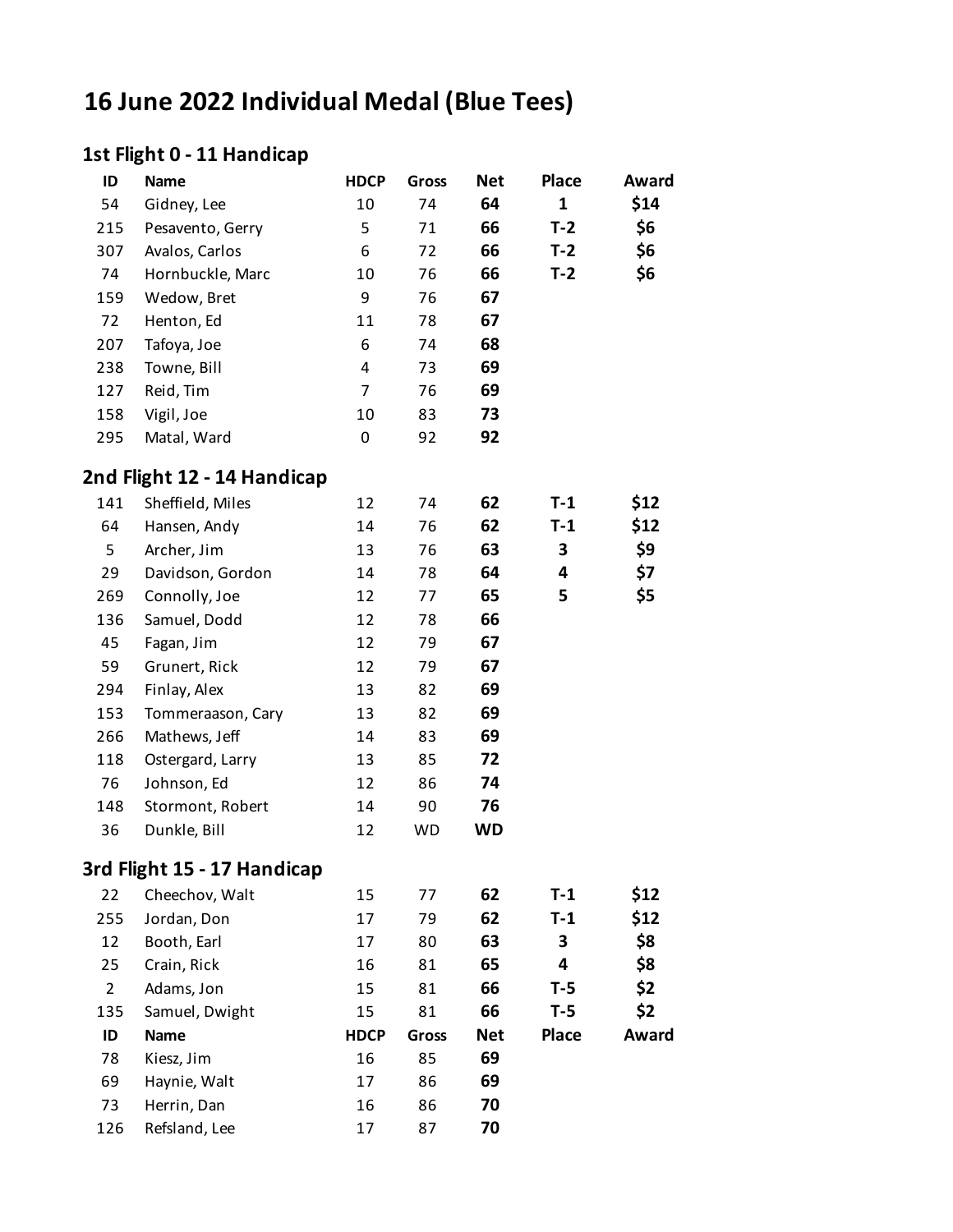| 40  | Echols, Tom      | 17 | 89 | 72 |
|-----|------------------|----|----|----|
| 1   | Aceves, Alan     | 15 | 88 | 73 |
|     | 137 Sanders, Rob | 15 | 89 | 74 |
| 119 | Ozuna, Frank     | 17 | 94 | 77 |
|     |                  |    |    |    |

### **4th Flight 18 - 21 Handicap**

| 10  | Beasley, Bob   | 21 | 82 | 61 | 1 | \$14 |
|-----|----------------|----|----|----|---|------|
| 123 | Paul, Jack     | 21 | 84 | 63 | 2 | \$10 |
| 39  | Eagleton, Gary | 18 | 84 | 66 | 3 | \$6  |
| 89  | Mancilla, Al   | 18 | 87 | 69 |   |      |
| 267 | Ozuna, Vincent | 21 | 90 | 69 |   |      |
| 52  | Fuqua, Peter   | 20 | 90 | 70 |   |      |
| 249 | Lauer, Jack    | 21 | 91 | 70 |   |      |
| 239 | Donald, Jim    | 19 | 90 | 71 |   |      |
| 62  | Hale, Dick     | 19 | 91 | 72 |   |      |
| 133 | Roque, Gil     | 19 | 93 | 74 |   |      |

### **5th Flight 22 - 27 Handicap**

| 209 | White, Dennis   | 22 | 82  | 60 | 1     | \$14 |
|-----|-----------------|----|-----|----|-------|------|
| 98  | Mertens, Frank  | 27 | 90  | 63 | 2     | \$10 |
| 120 | Palacio, Ed     | 23 | 87  | 64 | $T-3$ | \$6  |
| 79  | Kindelt, Dave   | 24 | 88  | 64 | $T-3$ | \$6  |
| 173 | Irwin, Walt     | 22 | 88  | 66 |       |      |
| 132 | Rogers, Joe     | 22 | 88  | 66 |       |      |
| 116 | Olmedo, Alberto | 23 | 90  | 67 |       |      |
| 82  | Lafferty, Mike  | 24 | 93  | 69 |       |      |
| 114 | Ochs, Paul      | 27 | 96  | 69 |       |      |
| 308 | Cornish, Chris  | 22 | 96  | 74 |       |      |
| 315 | Durst, Jon      | 22 | 97  | 75 |       |      |
| 270 | Warren, John    | 22 | 100 | 78 |       |      |

#### **6th Flight 28 - 37 Handicap**

| 163 | Wickstrom, Kent   | 34          | 95        | 61         | 1            | \$14  |
|-----|-------------------|-------------|-----------|------------|--------------|-------|
| 282 | Markle, Tom       | 28          | 90        | 62         | 2            | \$10  |
| 258 | Sheline, Jeff     | 35          | 100       | 65         | $T-3$        | \$6   |
| ID  | <b>Name</b>       | <b>HDCP</b> | Gross     | <b>Net</b> | <b>Place</b> | Award |
| 260 | Guerrero, Antonio | 37          | 102       | 65         | $T-3$        | \$6   |
| 83  | Landeros, Mario   | 28          | 94        | 66         |              |       |
| 145 | Smith, Ron        | 29          | 95        | 66         |              |       |
| 306 | Barbosa, Juan     | 28          | 96        | 68         |              |       |
| 316 | Abner, Gary       | 28          | 97        | 69         |              |       |
| 319 | Perea, Joaquin    | 30          | 100       | 70         |              |       |
| 277 | Andrade, Wayne    | 30          | 101       | 71         |              |       |
| 34  | Dressel, Mel      | 33          | 105       | 72         |              |       |
| 99  | Miller, Ken       | 28          | <b>WD</b> | WD         |              |       |